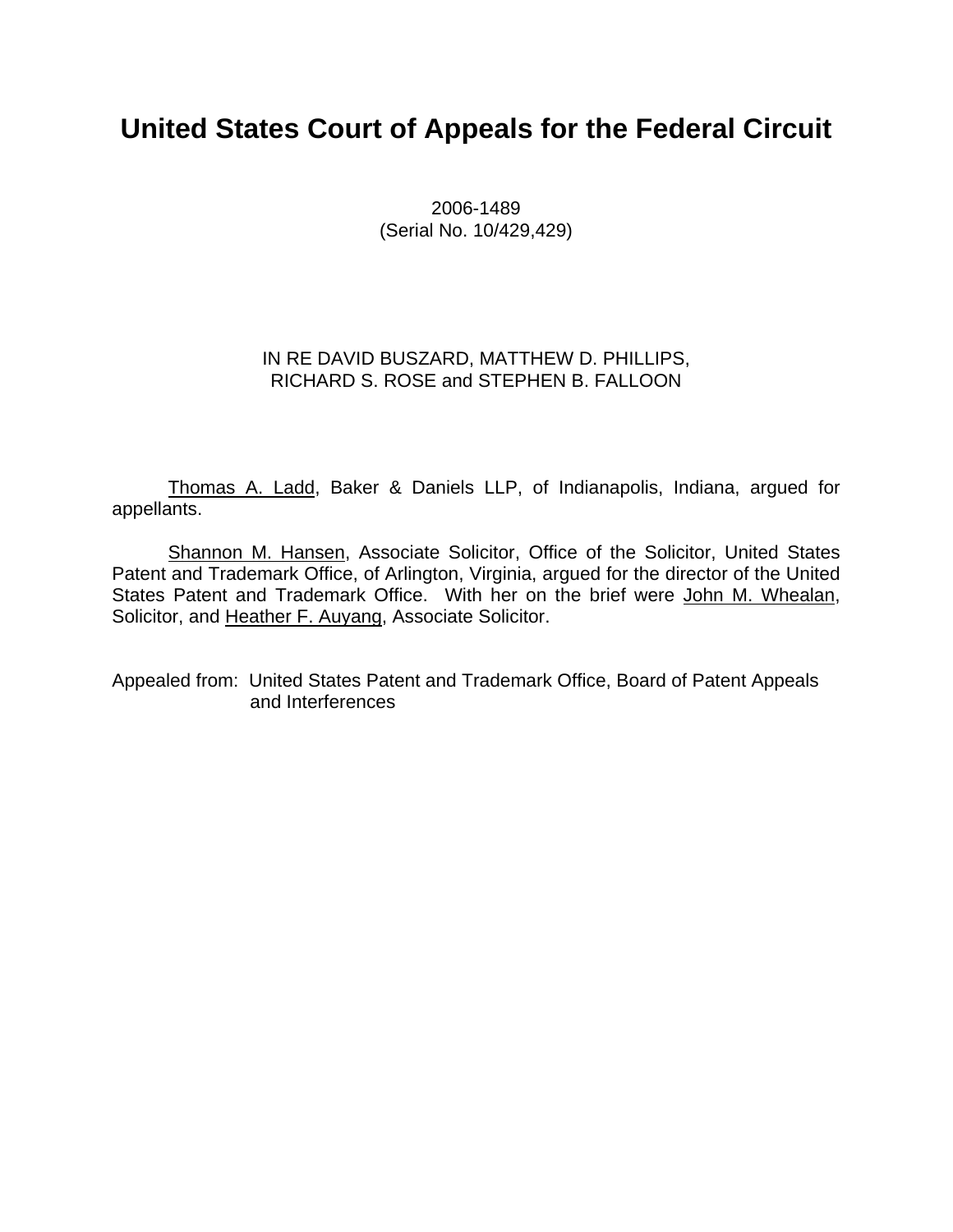# **United States Court of Appeals for the Federal Circuit**

 2006-1489 (Serial No. 10/429,429)

IN RE DAVID BUSZARD, MATTHEW D. PHILLIPS, RICHARD S. ROSE and STEPHEN B. FALLOON

DECIDED: September 27, 2007

 $\frac{1}{\sqrt{2}}$  ,  $\frac{1}{\sqrt{2}}$  ,  $\frac{1}{\sqrt{2}}$  ,  $\frac{1}{\sqrt{2}}$  ,  $\frac{1}{\sqrt{2}}$  ,  $\frac{1}{\sqrt{2}}$  ,  $\frac{1}{\sqrt{2}}$  ,  $\frac{1}{\sqrt{2}}$  ,  $\frac{1}{\sqrt{2}}$  ,  $\frac{1}{\sqrt{2}}$  ,  $\frac{1}{\sqrt{2}}$  ,  $\frac{1}{\sqrt{2}}$  ,  $\frac{1}{\sqrt{2}}$  ,  $\frac{1}{\sqrt{2}}$  ,  $\frac{1}{\sqrt{2}}$ 

 $\frac{1}{\sqrt{2\pi}}$  ,  $\frac{1}{\sqrt{2\pi}}$  ,  $\frac{1}{\sqrt{2\pi}}$  ,  $\frac{1}{\sqrt{2\pi}}$  ,  $\frac{1}{\sqrt{2\pi}}$  ,  $\frac{1}{\sqrt{2\pi}}$  ,  $\frac{1}{\sqrt{2\pi}}$  ,  $\frac{1}{\sqrt{2\pi}}$  ,  $\frac{1}{\sqrt{2\pi}}$  ,  $\frac{1}{\sqrt{2\pi}}$  ,  $\frac{1}{\sqrt{2\pi}}$  ,  $\frac{1}{\sqrt{2\pi}}$  ,  $\frac{1}{\sqrt{2\pi}}$  ,

Before NEWMAN, Circuit Judge, FRIEDMAN, Senior Circuit Judge, and PROST, Circuit Judge.

Opinion for the court filed by Circuit Judge NEWMAN. Dissenting opinion filed by Circuit Judge PROST.

NEWMAN, Circuit Judge.

Patent applicants David Buszard, Matthew D. Phillips, Richard S. Rose and Stephen B. Falloon (together "Buszard") seek review of the decision of the Board of Patent Appeals and Interferences<sup>[1](#page-1-0)</sup> holding all of the claims in the patent application unpatentable on the ground of anticipation, 35 U.S.C. §102. We reverse the Board's decision as to anticipation and remand for completion of examination.

<span id="page-1-0"></span> $\overline{a}$ 1 In re Buszard, No. 2006-1120, 2006 WL 1665669 (Bd. Pat. App. & Int. Apr. 20, 2006).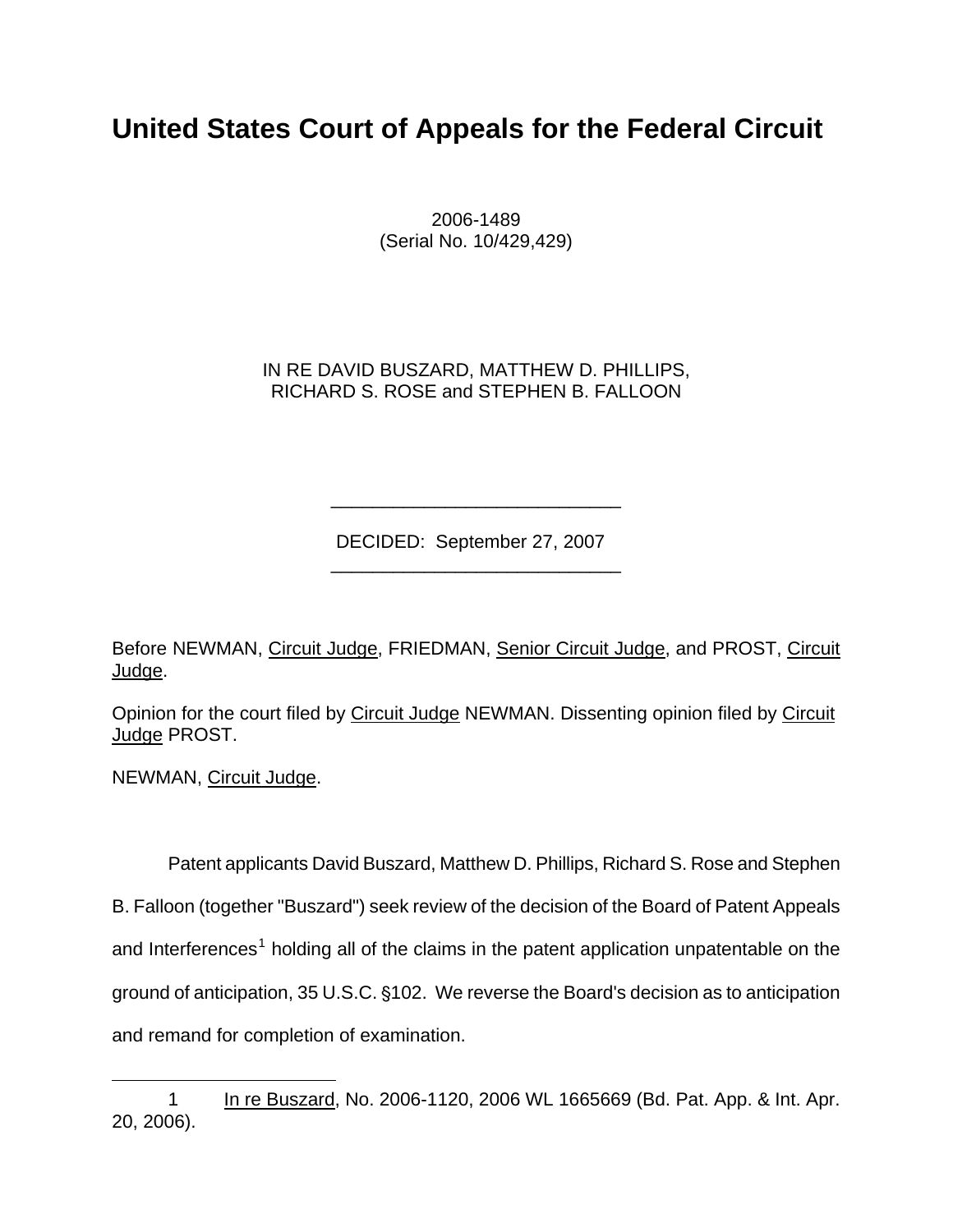## BACKGROUND

Buszard's patent application, Serial No. 10/429,429, is directed to a flame retardant composition that produces a flexible polyurethane foam, and the flexible foamed article made from that composition. Claims 1 and 13 were treated as representative:

- 1. A flame retardant composition comprising: a dialkyl tetrahalophthalate ester; a phosphorus-containing flame retardant having at least about 5 wt.% phosphorus, and a flexible polyurethane foam reaction mixture.
- 13. A flexible foamed article made from the flame retardant composition of claim 1.

The Board held that the claims are anticipated by a patent to Eling et al. entitled "Process

for making rigid and flexible polyurethane foams." The relevant content of the Eling

reference is fairly summarized in Eling's claims 1 and 2:

1. Process for preparing a rigid foam by reacting a polyisocyanate (1), an isocyanate-reactive compound (2), said compound (2) having an average equivalent weight of at most 374 and an average number of isocyanatereactive hydrogen atoms of from 2 to 8, an isocyanate-reactive compound (3), said compound (3) having an average equivalent weight of more than 374 and an average number of isocyanate-reactive hydrogen atoms of from 2 to 6 and water in the presence of a catalyst and in the presence of a fire retardant . . . .

2. Process for preparing a flexible foam by crushing the rigid foam prepared according to the process according to claim 1.

Thus Eling prepares both a rigid foam and a flexible foam; the rigid foam is produced by the

chemical reaction of compounds that form a rigid foam, and Eling's flexible foam is

produced by crushing the rigid foam. In contrast, Buszard's flexible foam is produced by

the chemical reaction of compounds that directly form a flexible foam, and do not produce a

rigid foam.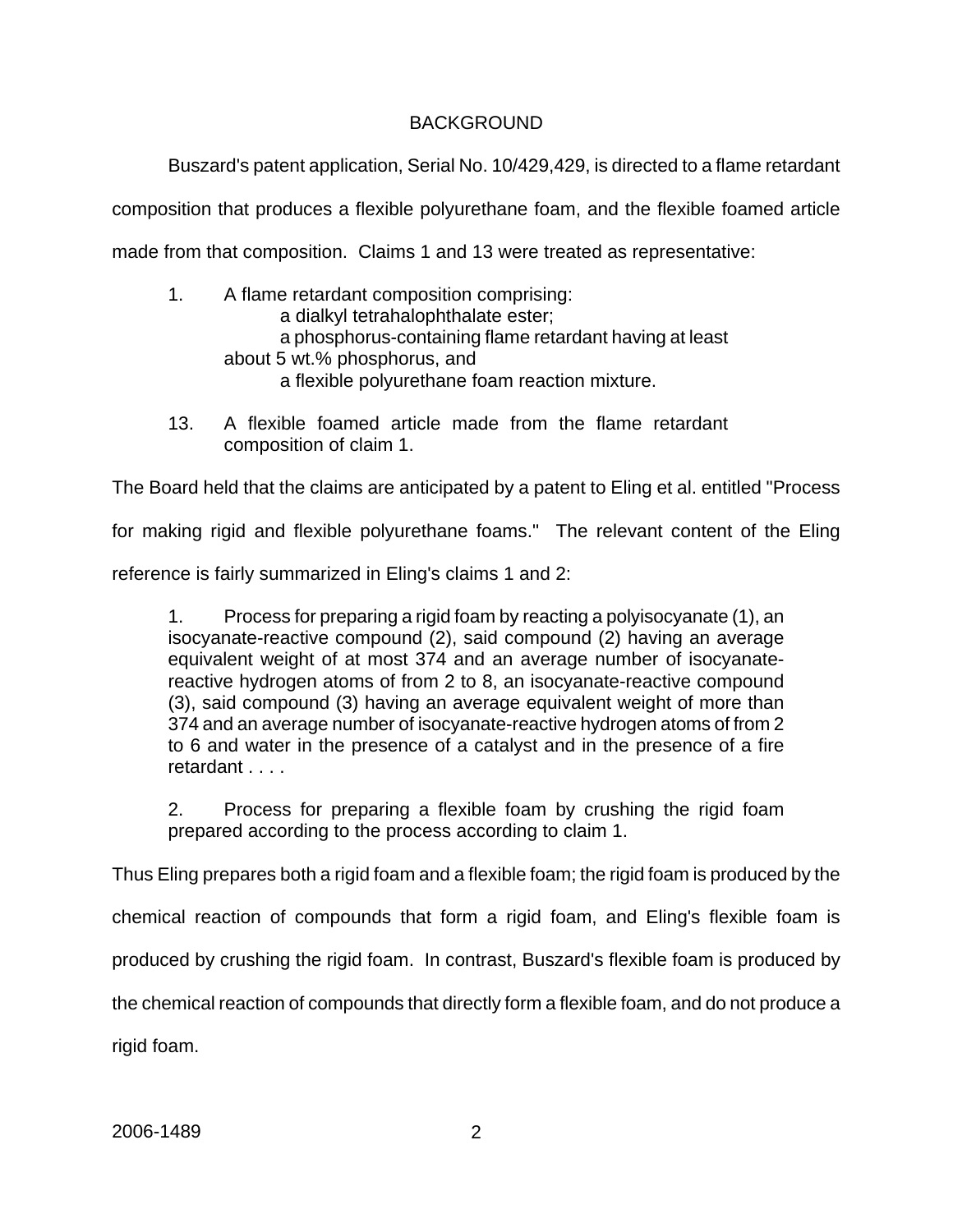The Board held Buszard's claims to be anticipated "because the appellants' claimed reaction mixture includes any reaction mixture which produces, at least ultimately, a flexible polyurethane foam." Buszard appeals, arguing that his claims explicitly state the requirement of a "flexible polyurethane foam reaction mixture," and that this claim element is not shown in the Eling reference, thereby negating "anticipation."

#### **DISCUSSION**

Decisions of the PTO tribunals are reviewed in accordance with the standards of the Administrative Procedure Act. See Dickinson v. Zurko, 527 U.S. 150, 165 (1999) (applying the Administrative Procedure Act, 5 U.S.C. §706, to appeals of PTO rulings). Thus the Board's factual findings are reviewed to determine whether they are unsupported by substantial evidence, and the Board's legal conclusions are reviewed for correctness in law. See In re Gartside, 203 F.3d 1305, 1312 (Fed. Cir. 2000).

"A rejection for anticipation under section 102 requires that each and every limitation of the claimed invention be disclosed in a single prior art reference." In re Paulsen, 30 F.3d 1475, 1478-79 (Fed. Cir. 1994); see Karsten Manufacturing Corp. v. Cleveland Golf Co., 242 F.3d 1376, 1383 (Fed. Cir. 2001) ("Invalidity on the ground of 'anticipation' requires lack of novelty of the invention as claimed. . . . that is, all of the elements and limitations of the claim must be shown in a single prior reference, arranged as in the claim.").

Buszard argues that the Eling reference shows only a rigid polyurethane foam which when mechanically crushed loses its rigidity because it is in small particles. Buszard states that the Eling rigid foam product is chemically different from a flexible polyurethane foam that is directly produced by polymerization, without crushing, and that this difference is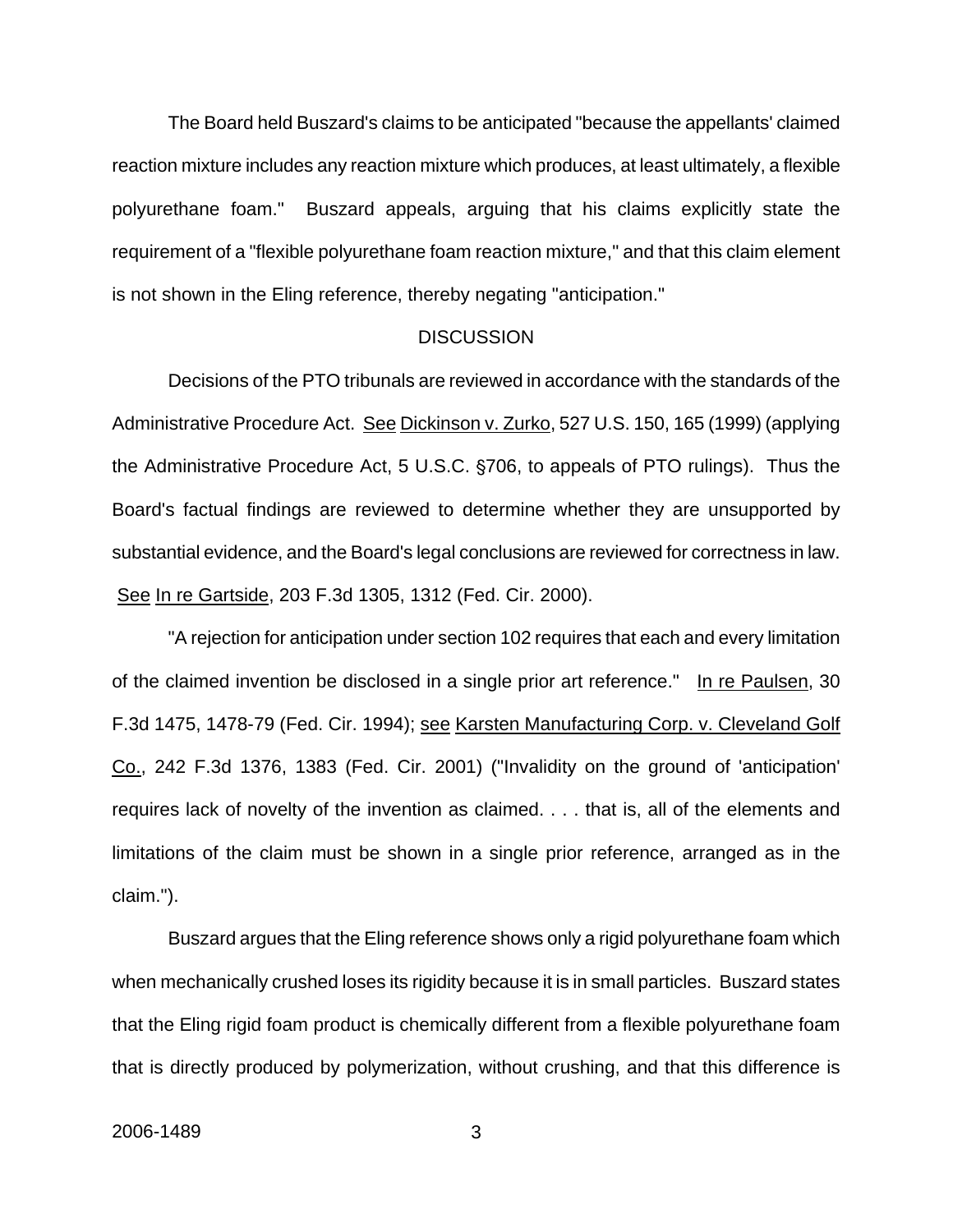readily understood by a person of ordinary skill in the field of polyurethane foams. Thus Buszard states that the flexible foam mixture required by his claims is different in kind from the rigid foam mixture described by Eling, whether or not Eling's product is subsequently crushed into small particles.

The PTO states that Buszard's claims, when given their broadest interpretation, read on the Eling product and thus are anticipated by Eling. Buszard states that this interpretation is devoid of support, even when viewed in accordance with the protocols of patent examination. During examination, the patent application claims may be given their broadest interpretation consistent with the specification, in order to facilitate sharpening and clarifying the claims at the application stage. In re Yamamoto, 740 F.2d 1569, 1571 (Fed. Cir. 1984) ("The PTO broadly interprets claims during examination of a patent application since the applicant may 'amend his claims to obtain protection commensurate with his actual contribution to the art.'") (citation omitted). Thus the patent examiner and the applicant, in the give and take of rejection and response, work toward defining the metes and bounds of the invention to be patented. See In re Zletz, 893 F.2d 319, 321-22 (Fed. Cir. 1989) (the broadest reasonable construction of claims during examination serves to target ambiguities in claims at the time when the claims are readily amended). As explained in Zletz: "An essential purpose of patent examination is to fashion claims that are precise, clear, correct, and unambiguous. Only in this way can uncertainties of claim scope be removed, as much as possible, during the administrative process." Id. at 322. Buszard argues that the Board's construction of the claims to read on and thus be anticipated by Eling's crushed solid foam is not reasonable.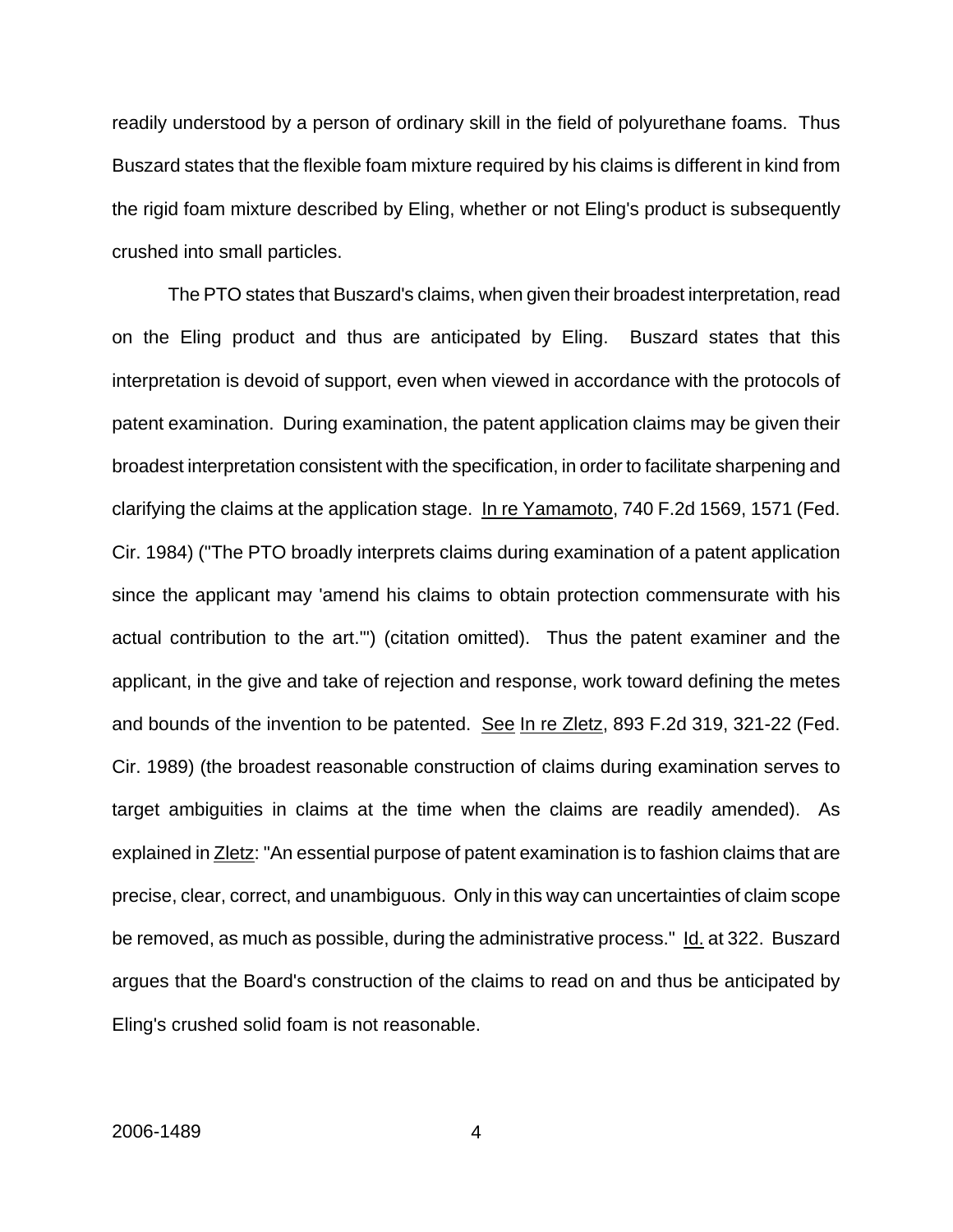The Board interpreted the claim term "flexible polyurethane foam reaction mixture" to mean "any reaction mixture which produces, at least ultimately, a flexible polyurethane foam." Buszard states that persons experienced in the field of polyurethane foams know that a flexible polyurethane foam reaction mixture is different from a rigid polyurethane foam reaction mixture, and that this process limitation cannot be found in Eling, no matter how broadly that reference is read. The PTO Solicitor agreed, at the argument of this appeal, that the flexibility or rigidity of foamed polyurethane depends on the composition of the reaction mixture, which controls the degree of chemical cross-linking and thus the flexibility of the polymer. The Solicitor agreed that a person of ordinary skill in the field of polyurethane foams knows that a flexible foam and a rigid foam have different chemical structures and are produced from different chemical reactants. Nonetheless, the Solicitor argued that the rejection should be sustained simply because the examiner is entitled to give claims their broadest reasonable interpretation during examination. Buszard responded that the examiner's interpretation is not reasonable, as a matter of well-known chemistry, for flexible foam reaction mixtures are different from rigid foam reaction mixtures, and one does not encompass the other.

The Solicitor proposed at oral argument that when a rigid foam is mechanically crushed, the chemical bonds are broken and the product is the same as the flexible product of a flexible foam reaction mixture. There was no rejection on this ground, there is no evidence or argument to this effect in the record, this theory was not mentioned by any examiner or in the Board's opinion, and it appears to be contrary to science. This theory was proposed without support or citation, and without opportunity for Buszard to refute it. It is not sufficiently creditable to warrant further consideration.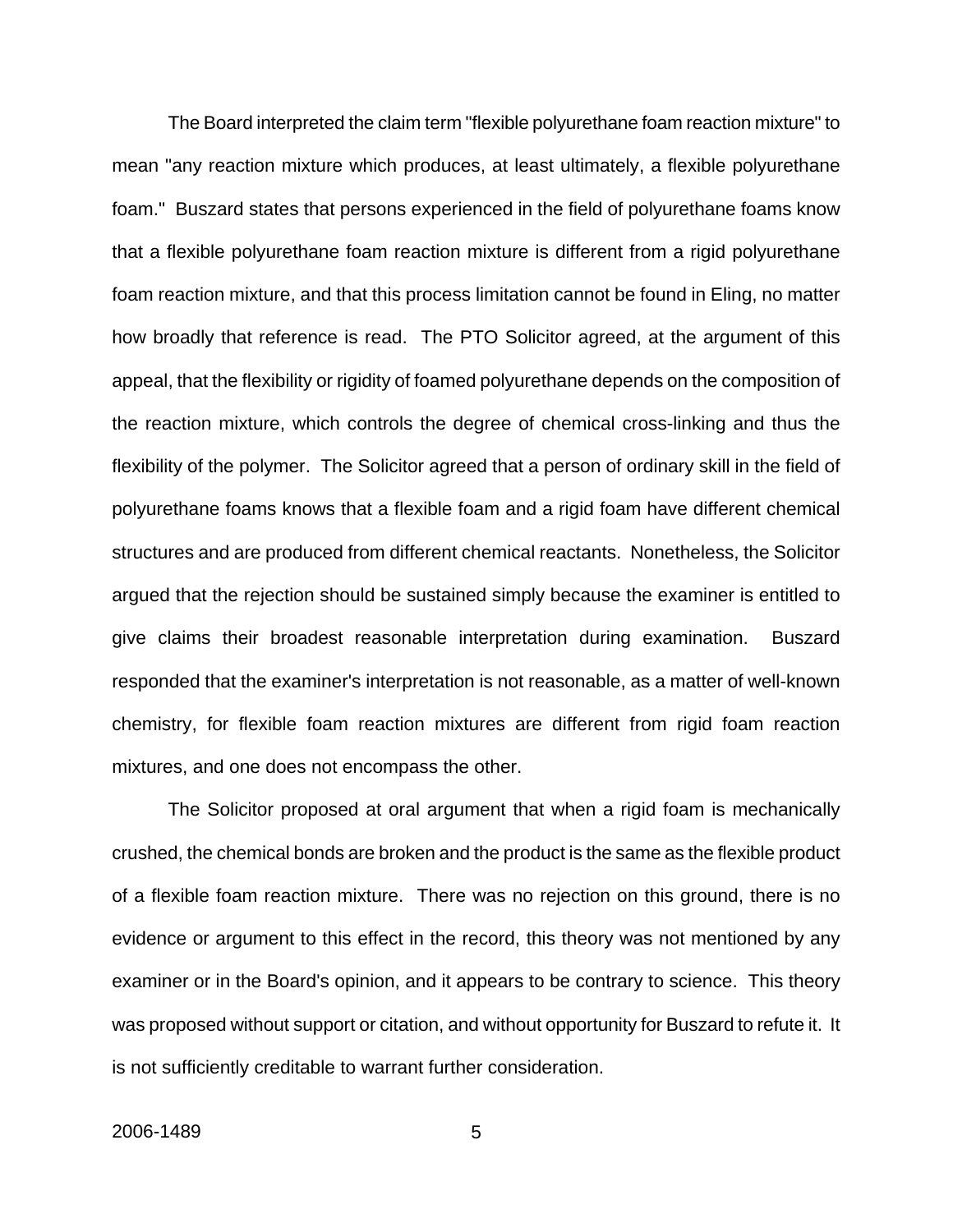Buszard's specification and claims specifically state the requirement of a flexible polyurethane foam reaction mixture. No matter how broadly "flexible foam reaction mixture" is construed, it is not a rigid foam reaction mixture. The Eling reference describes only a rigid foam reaction mixture that produces a rigid product. Only by mechanically crushing the rigid product into small particles is it rendered flexible, as a rock can be mechanically crushed to produce particles of sand. This description cannot reasonably be construed to describe, and thus to "anticipate," the flexible foam product of a flexible foam reaction mixture. We agree with Buszard that it is not a reasonable claim interpretation to equate "flexible" with "rigid," or to equate a crushed rigid polyurethane foam with a flexible polyurethane foam.

The decision of the Board is reversed, and the case is remanded for appropriate further proceedings.

## REVERSED and REMANDED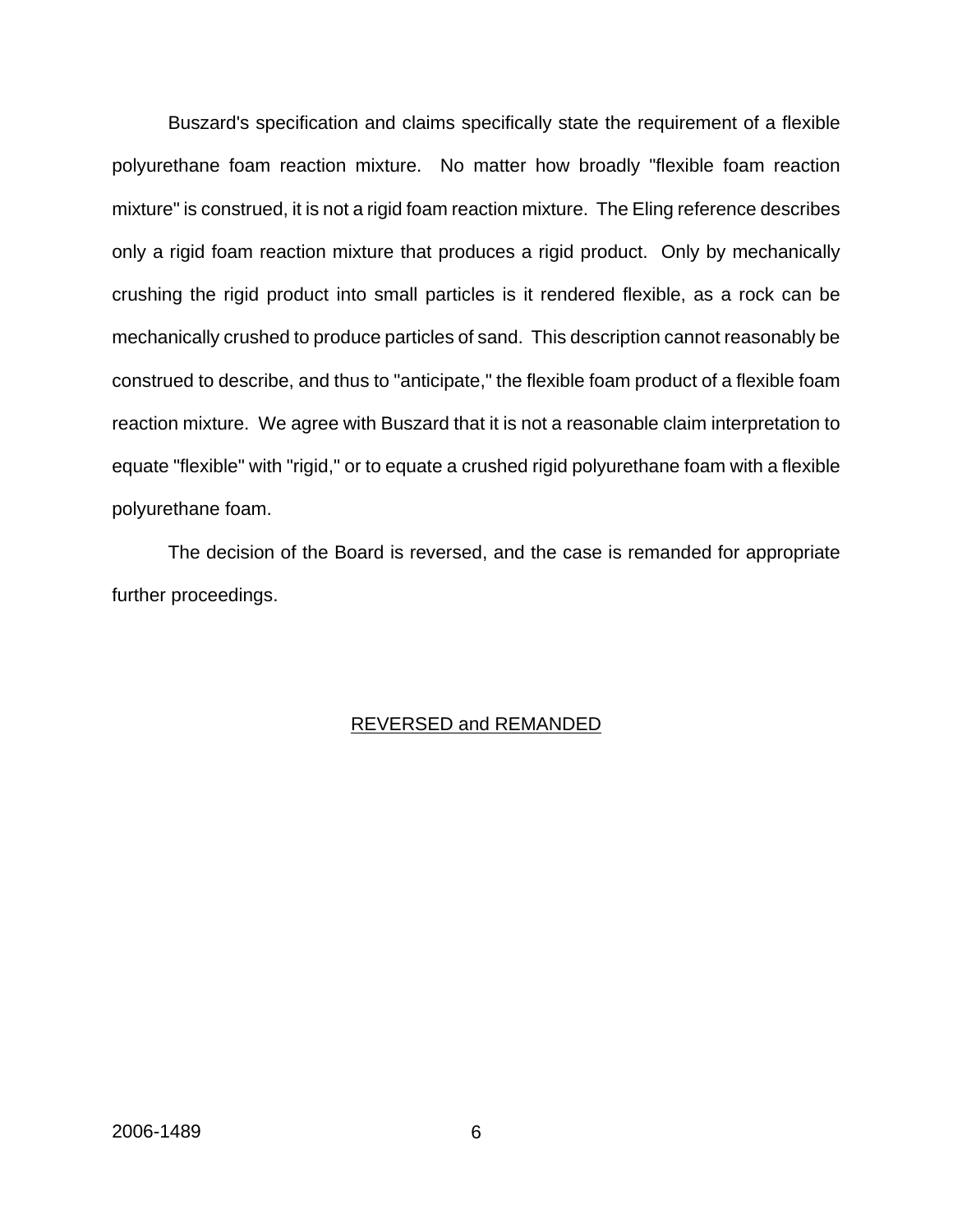## **United States Court of Appeals for the Federal Circuit**

2006-1489 (Serial No. 10/429,429)

### IN RE DAVID BUSZARD, MATTHEW D. PHILLIPS, RICHARD S. ROSE and STEPHEN B. FALLOON

### PROST, Circuit Judge, dissenting.

 Consistent with our case law, the United States Patent and Trademark Office ("PTO"), Board of Patent Appeals and Interferences ("Board") gave the claim term "flexible polyurethane foam reaction mixture" its broadest reasonable interpretation, construing it to include "any reaction mixture which produces, at least ultimately, a flexible polyurethane foam." Under this construction, substantial evidence supports the Board's finding of anticipation. Because the majority fails to apply the rule that the Board is entitled to give claim language its broadest reasonable interpretation, I respectfully dissent.

I

 As the majority opinion acknowledges, the Board does not engage in the same claim construction process during patent prosecution as a district court would in an infringement suit. Instead, the Board gives claim language its broadest reasonable interpretation consistent with the specification. In re Am. Acad. of Sci. Tech Ctr., 367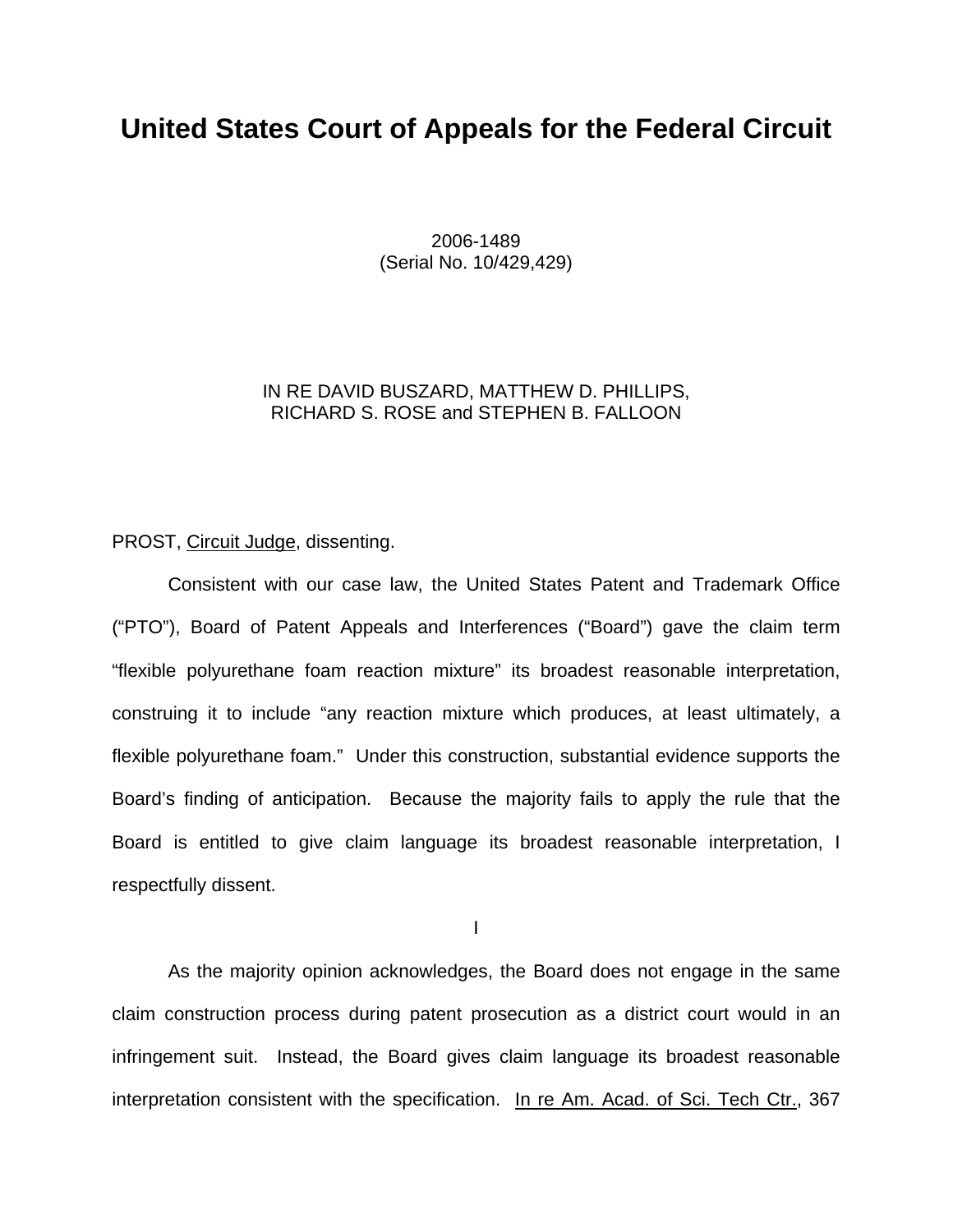F.3d 1359, 1364 (Fed. Cir. 2004); In re Morris, 127 F.3d 1048, 1053-54 (Fed. Cir. 1997); In re Zletz, 893 F.2d 319, 321 (Fed. Cir. 1989); In re Yamamoto, 740 F.2d 1569, 1571- 72 (Fed. Cir. 1984). This is because, unlike in an infringement suit, the applicant has a chance to amend the claims to more precisely convey his intended meaning. Yamamoto, 740 F.2d at 1571; see also Zletz, 893 F.2d at 322 ("An essential purpose of patent examination is to fashion claims that are precise, clear, correct, and unambiguous. Only in this way can uncertainties of claim scope be removed, as much as possible, during the administrative process.").

 In other words, unlike a district court in an infringement suit, there is no need for the Board (or this court) to engage in a complicated, in-depth claim construction analysis during patent prosecution. In infringement suits, courts take on the difficult task of analyzing the claim terms to ascertain the meaning the terms would have to a person of ordinary skill in the art as of the filing date of the patent application. See Phillips v. AWH Corp., 415 F.3d 1303, 1312-13 (Fed. Cir. 2005) (en banc). Courts examine the claims, the specification, the prosecution history, and possibly extrinsic evidence—all in an effort "to determine what 'the applicant regards as his invention.'" Id. at 1312, 1314- 19 (quoting 35 U.S.C. § 112 ¶ 2). In contrast, one need not engage in a guessing game during patent prosecution. If a claim term is ambiguous or confusing, the applicant can (and should) clarify it. Or, if an applicant wants a claim term to have a specific meaning, the applicant can either amend the claim to expressly convey the applicant's intended meaning or provide an express definition for the claim term in the specification. See Yamamoto, 740 F.2d at 1571-72 (noting that an applicant can overcome a rejection by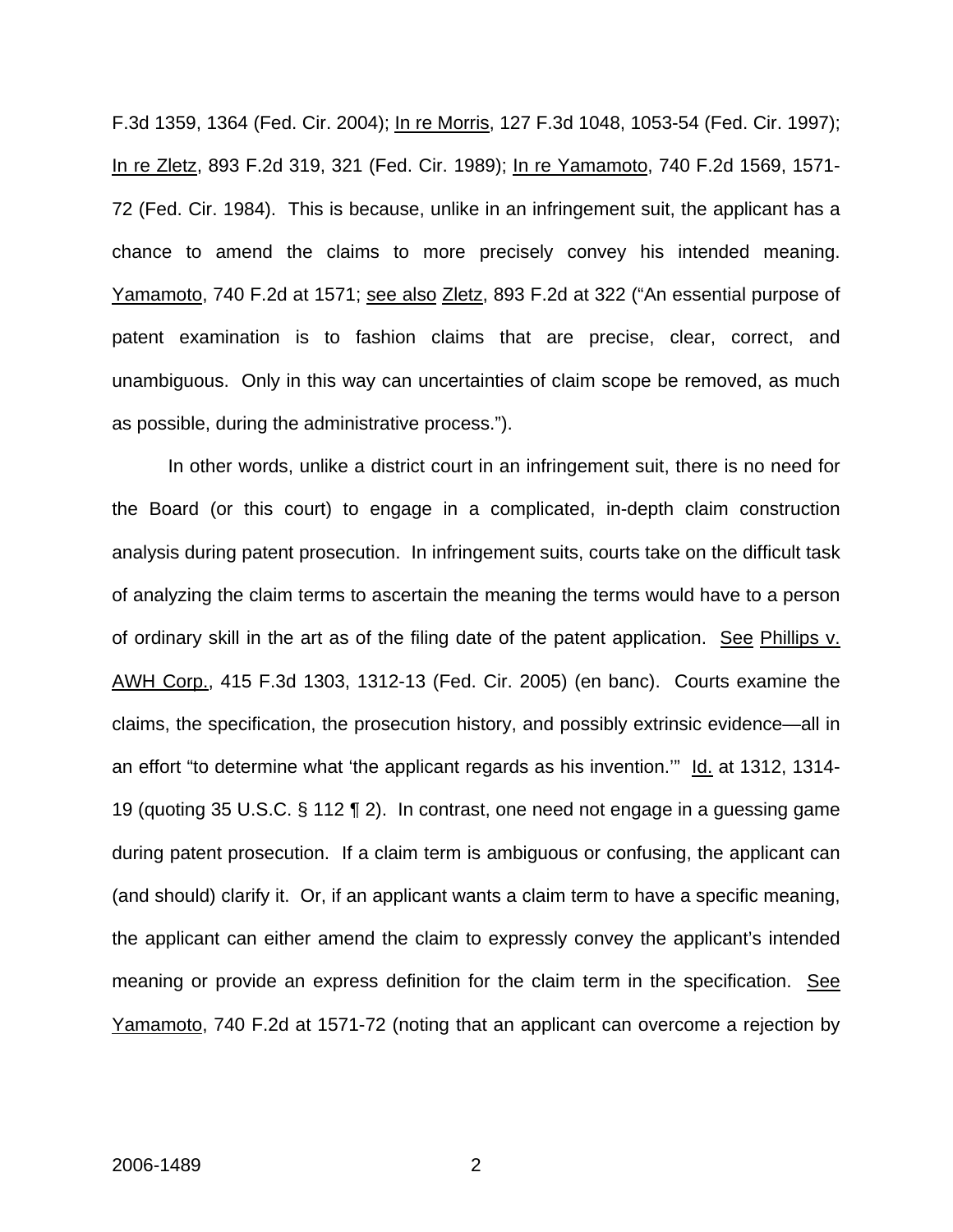amending the claim language); Morris, 127 F.3d at 1054 (noting that the PTO must take into account definitions contained in the specification when interpreting claim language).

Accordingly, if the PTO rejects a claim because a broad construction renders the claim invalid as anticipated, the applicant can, for example, amend the claim to narrow its scope and, thus, overcome the rejection. In this way, interpreting claim language broadly during prosecution "serves the public interest by reducing the possibility that claims, finally allowed, will be given broader scope than is justified." Yamamoto, 740 F.2d at 1571; see also id. ("The PTO broadly interprets claims during examination of a patent application since the applicant may 'amend his claims to obtain protection commensurate with his actual contribution to the art.'").

Because the Board is entitled to give claim language its broadest reasonable interpretation, our precedent requires that our review of the Board's interpretation be limited to determining whether it was reasonable. In re Crish, 393 F.3d 1253, 1256 (Fed. Cir. 2004); In re Bigio, 381 F.3d 1320, 1324 (Fed. Cir. 2004); In re Hyatt, 211 F.3d 1367, 1372-73 (Fed. Cir. 2000); Morris, 127 F.3d at 1055. Although the majority opinion pays lip service to this precedent, it does not apply it in this case.

II

In this case, the only disputed issue is whether the Eling reference discloses a "flexible polyurethane foam reaction mixture" as required by Buszard's pending claims. The Board construed this term to include "any reaction mixture which produces, at least ultimately, a flexible polyurethane foam." In re Buszard, No. 2006-1120, 2006 WL 1665669, at \*2 (Bd. Pat. App. & Int. Apr. 20, 2006). This construction encompasses mixtures that produce polyurethane foams that are made flexible upon crushing, such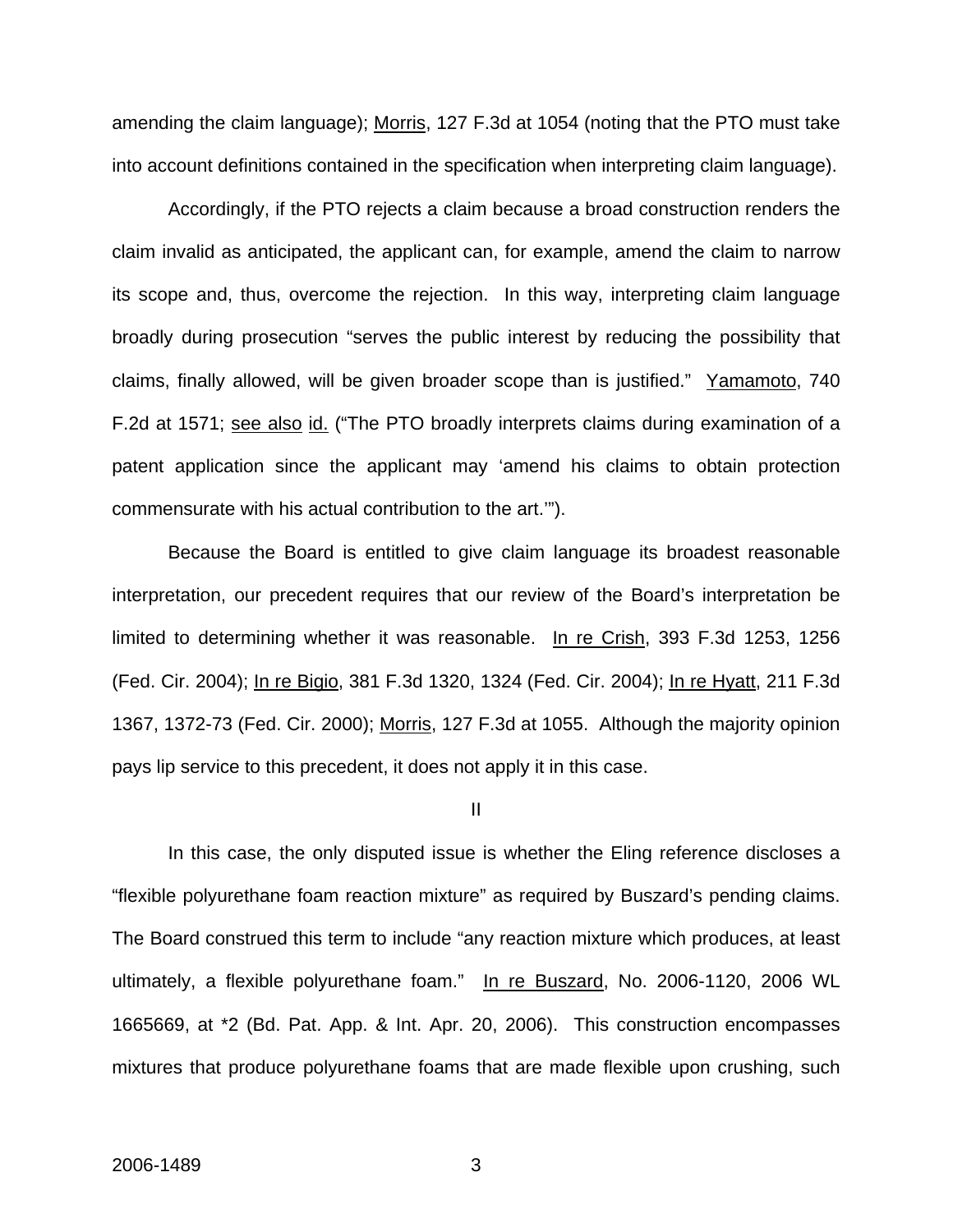as the mixture disclosed in the Eling reference. Accordingly, the Board concluded that Buszard's representative claims were anticipated by the Eling reference. Id.

Because the Board must give claim language its broadest reasonable interpretation, I would affirm the Board's construction of "flexible polyurethane foam reaction mixture." Of course, had Buszard's specification provided a definition of the term "flexible polyurethane foam reaction mixture," the Board would have been required to give that term the definition recited in the specification. See Morris, 127 F.3d at 1054. But Buszard's specification does not define this term. And the Board's interpretation, while broad, is not unreasonable. As explained by the Board, a broad construction is consistent with Buszard's specification:

For example, the specification discloses in the last full sentence on page 7 that "[t]he flexible polyurethane foam compositions . . . according to the present invention include all well known, industrial compositions" (emphasis added). Use of the term "all" supports the proposition that the aforementioned industrial compositions include the compositions of Eling. Additionally, in the sentence bridging pages 7 and 8 of the specification, [Buszard] disclose[s] that "flexible polyurethane foam compositions can be made according to the present invention by reacting an isocyanate with a polyol in the presence of a foam-forming agent and a blend of tetrahalophthalate esters and phosphorus-containing flame retardant additives." Because these enumerated ingredients correspond fully to those taught by Eling, the claim interpretation [of "flexible polyurethane foam reaction mixture"] discussed earlier is consistent with this disclosure of [Buszard's] specification.

Buszard, 2006 WL 1665669, at \*2.

On appeal, Buszard alleges—and the majority appears to agree—that the term "flexible polyurethane foam reaction mixture" has a specific meaning to one of ordinary skill in the art. But neither Buszard's specification nor his briefs provide a definition. Indeed, he boldly asserts in his reply brief that he "suffer[s] no duty to define an art recognized term."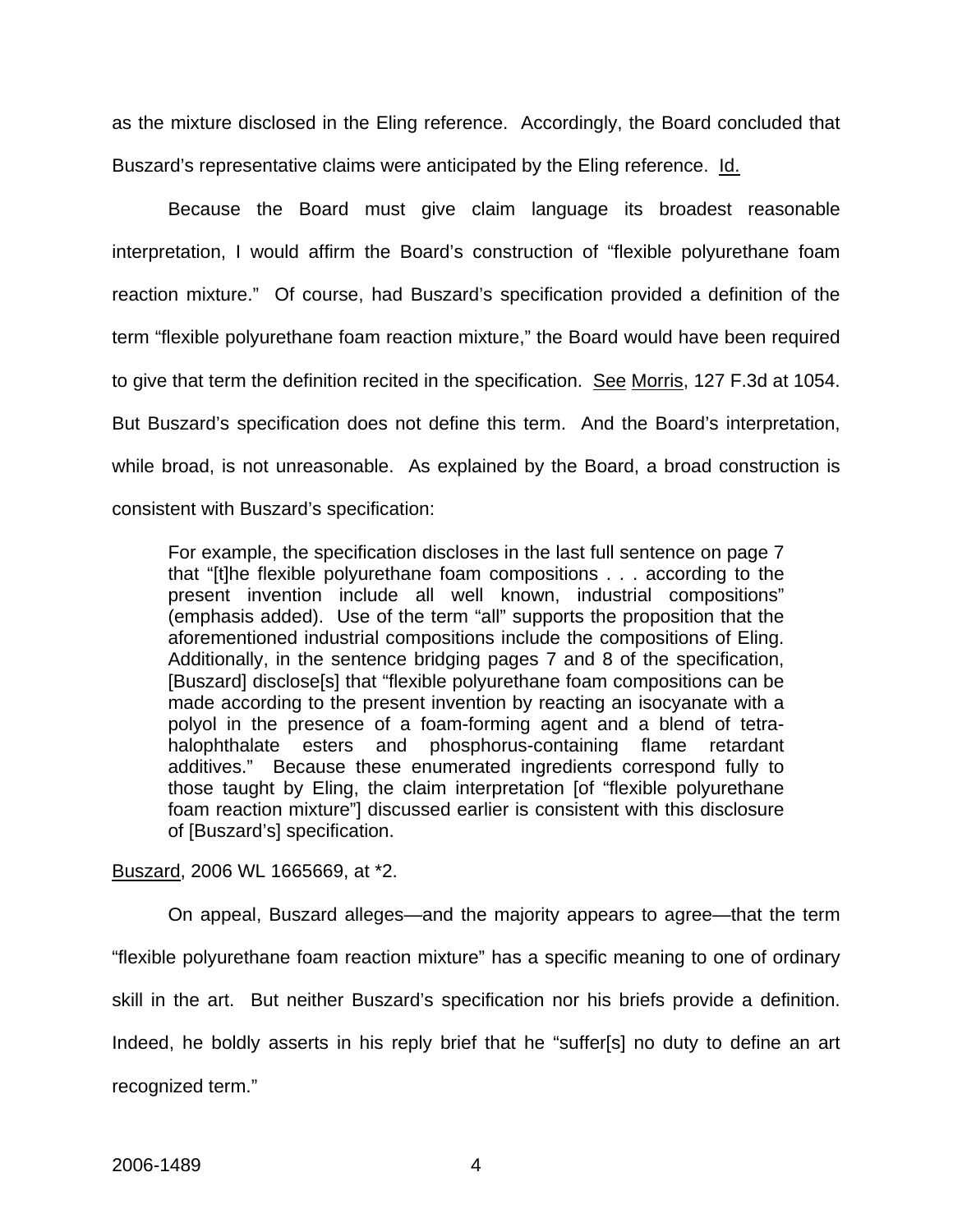I disagree. For one thing, "[i]t is the applicant['s] burden to precisely define the invention, not the PTO's." Morris, 127 F.3d at 1056; see also 35 U.S.C. § 112 ¶ 2 ("The specification shall conclude with one or more claims particularly pointing out and distinctly claiming the subject matter which the applicant regards as his invention."). Moreover, although Buszard asserts that the term "flexible polyurethane foam reaction mixture" has a well-defined meaning to someone skilled in the art, not only has Buszard failed to provide any evidence to back up this assertion, his briefs also fail to tell us what that meaning is. The only enlightenment Buszard provides regarding the meaning of "flexible polyurethane foam reaction mixture" is a single page from the Kirk-Othmer Encyclopedia of Chemical Technology, which generally describes the differences between "flexible foam" and "rigid foam." Nowhere in the record, however, is there any evidence regarding how a person of ordinary skill in the art would interpret the phrase "flexible polyurethane foam reaction mixture."

 In oral argument, Buszard, for the first time, argued that the term "flexible polyurethane foam reaction mixture" should be interpreted to mean a mixture of ingredients that produces flexible foam upon polymerization, without a crushing step. Yet Buszard's claims do not specifically exclude a crushing step.<sup>[1](#page-11-0)</sup> Nor are his claims limited to chemical reactants that would produce flexible foam without a crushing step.

Buszard nevertheless urges us to engage in the same claim construction process that courts employ in an infringement suit. According to Buszard, we should interpret

<span id="page-11-0"></span> <sup>1</sup> Indeed, as the Board noted, "an artisan would consider the flexible polyurethane foam disclosed by [Buszard] as resulting from certain steps (e.g., adding, mixing, heating, etc.), and [Buszard] point[s] to nothing in [his] claims which would have excluded from these steps the crushing step of Eling." Buszard, 2006 WL 1665669, at \*2.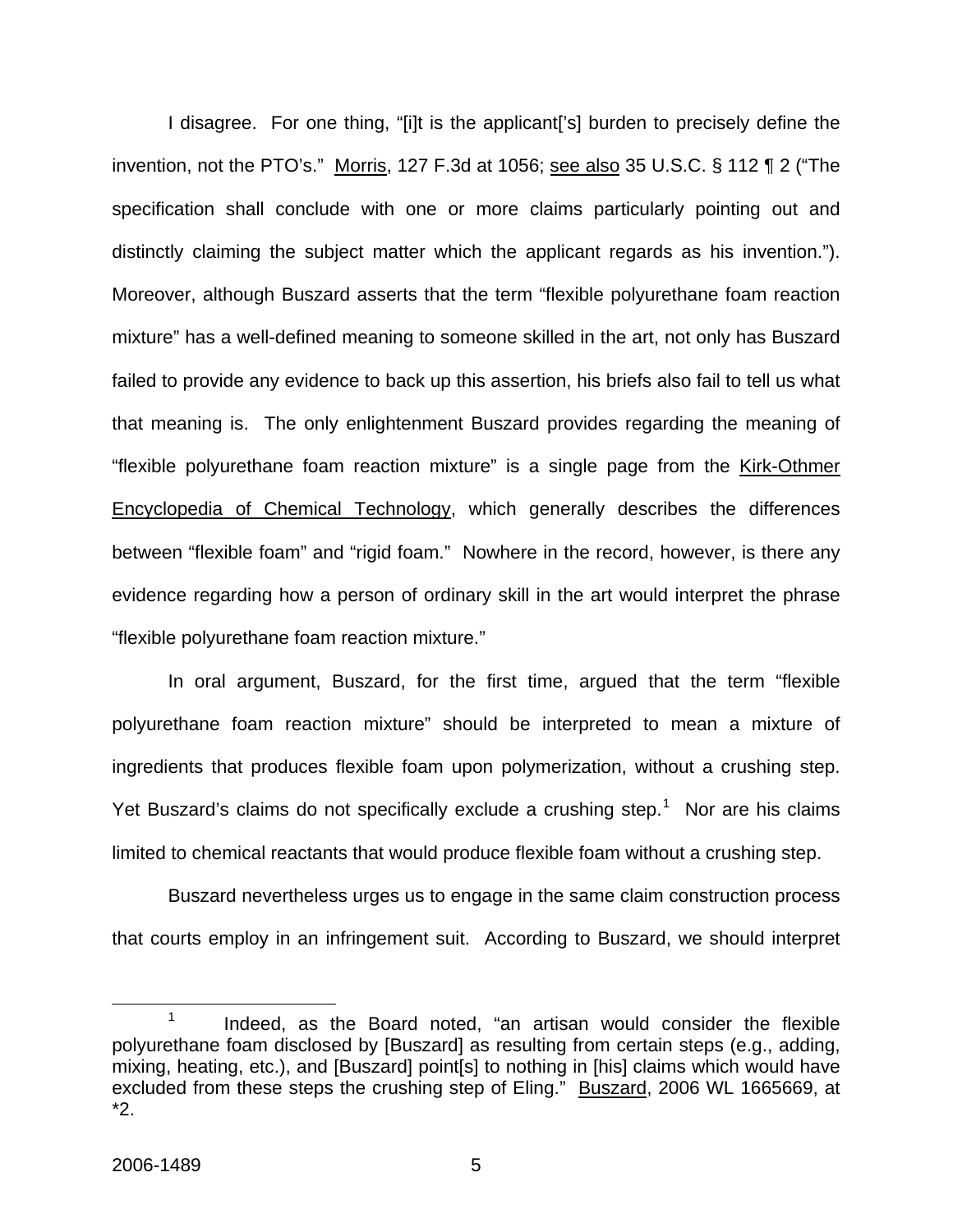the disputed claim term narrowly in light of his specification, which describes mixtures of ingredients that produce flexible foam without a crushing step. Buszard also points out that the flexible foams described in his specification are consistent with the general description of "flexible foam" in the Kirk-Othmer Encyclopedia of Chemical Technology.

 But whether Buszard can provide descriptions of flexible foam that he believes are consistent with his desired interpretation is beside the point. "Absent an express definition in [his] specification, the fact that [Buszard] can point to definitions or usages that conform to [his] interpretation does not make the PTO's definition unreasonable when the PTO can point to other sources that support its interpretation." Morris, 127 F.3d at 1056. And in this case, the Board identified passages in Buszard's specification that support a broad interpretation. I would, therefore, affirm.

#### III

The majority concludes that Buszard's claims are not anticipated because flexible foam made from a mixture of ingredients that produces flexible foam upon polymerization (i.e., without a crushing step) is different from flexible foam made by first producing rigid foam and then crushing it. That may be true,<sup>[2](#page-12-0)</sup> but it is irrelevant. The relevant question is whether Buszard's claim language can reasonably be interpreted to include the mixture disclosed in the Eling reference, which is capable of producing a flexible polyurethane foam. It can.

<span id="page-12-0"></span> $\frac{1}{2}$  $12$  It is noteworthy that, before the Board, Buszard "[did] not even present argument, much less evidence," that his flexible foam product differed from the flexible foam product disclosed in the Eling reference. Buszard, 2006 WL 1665669, at \*1.